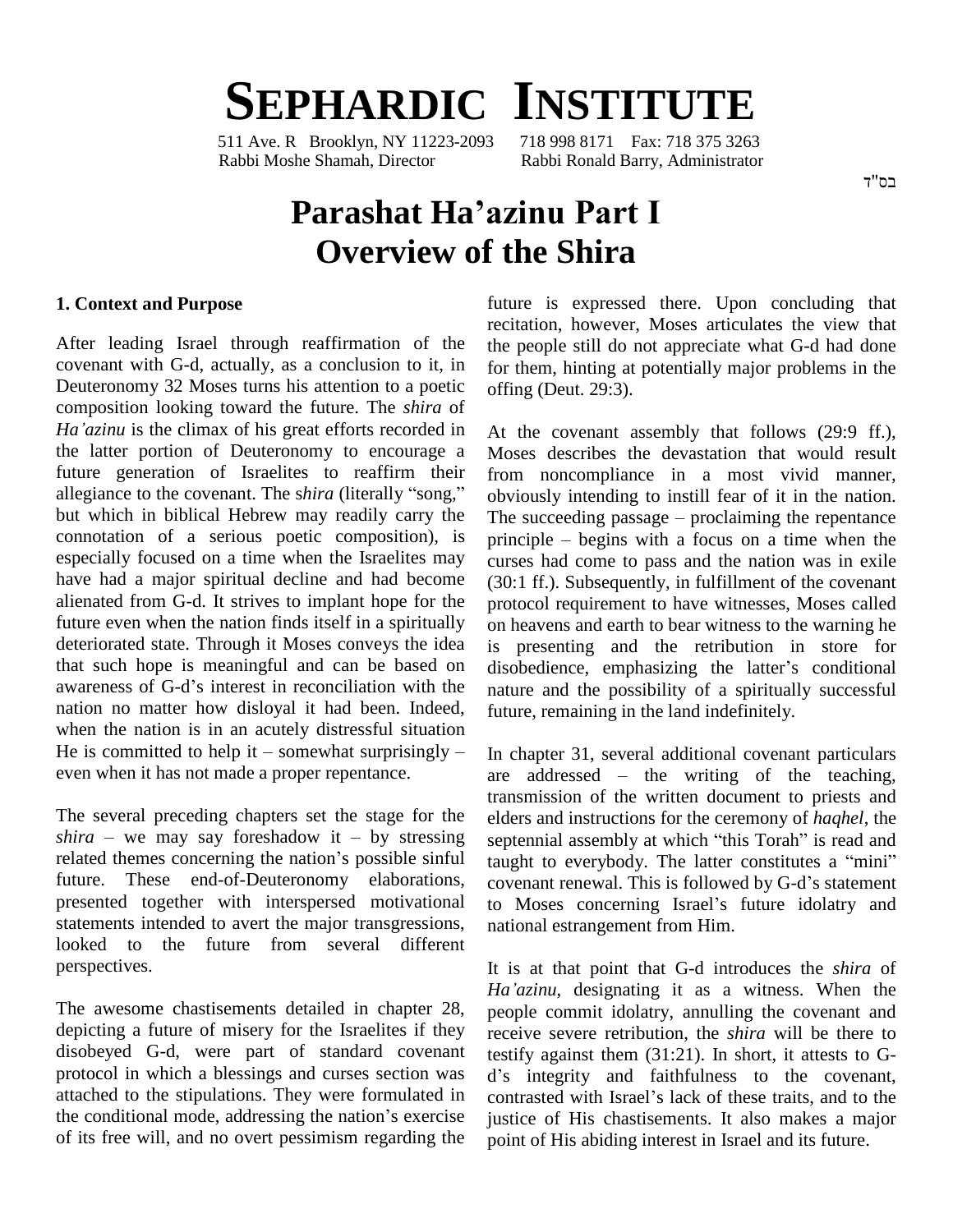The *Sefer Torah* (the document that comprises the written teaching) is also designated as a witness. It serves as a guide to proper living and a deterrent to transgression. The combination of the teaching and teach the *shira* as witnesses reflects the alternating passages statem and tensions of recognizing free will and the nation's perspe the *shira* as witnesses reflects the alternating passages tendency to sin.However, as we pointed out in our study on Deuteronomy 31 (*Parashat Vayelekh Part II*), free will is a foundational principle of the Torah and statements apparently predicting transgression should not be taken as abrogating it. To the extent that it is philosophically necessary, such statements should be understood as "if and when." Perhaps that is why  $(v. 22)$ . Thus, the *shira*'s outward structure is from the statements foreseeing future transgressions are Moses' interspersed among assertions of, or that assume, free will. *Ha*<sup>*'azinu*<sup>'</sup>*s* description of future retribution to Israel, **2. Synopsis** 2. *2. Synopsis*</sup>

Ha'azinu's description of future retribution to Israel, 2. Sy<br>contrary to chapters 28–30, does not include exile from the land. This is a continuation of chapter 31 in contrary to chapters 28–30, does not include exile<br>from the land. This is a continuation of chapter 31 in In 1<br>which exile was not mentioned, neither in G-d's past from the land. This is a continuation of chapter 31 in In re<br>which exile was not mentioned, neither in G-d's past<br>notification to Moses regarding the nation's future that i which exile was not mentioned, neither in G-d's past<br>notification to Moses regarding the nation's future that if<br>retribution (31:17-18) nor in Moses' statement to the to the people on this subject (31:29). It appears that the statements concerning the future depicted in chapters to the people on this subject (31:29). It appears that the Acstatements concerning the future depicted in chapters to the 31–32 are directed first and foremost to a time after the Israel has been severely chastised but before its exile. pronouncement from  $G-d - even$  at the bleakest They are calculated to give the people of that time hope that they could avert exile with a return to the covenant with G-d.

As we have previously remarked, apparently definitive predictions of future sinning and retribution may serve a positive purpose. In their chastisement, providential matter of G-d's doing. And furthermore, the people might view the situation as follows: in the nation's helplessness, He will intervene on its Although G-d knew that the nation was going to backslide into idolatry and receive retribution, He nevertheless entered into a covenant with it and making reference to "His nation" and "His servants," granted it the promised land. Accordingly, there must apparently indicating the Israelites' acknowledging be hope for a better future after the retribution. Sincere repentance would be accepted and reverse the situation. And just as the retribution was foretold, so, too, His relenting and having compassion upon Israel was also foretold, and could come about at any moment. And the restoration might be everlasting.

Regarding the *shiraí<sup>s</sup>* composition the following may be said. In the first mention of it G-d instructed Moses Regarding the *shira's* composition the following may composition of it G-d instructed Moses assonand Joshua, "And now, write you this *shira* and teach forms be said. In the first mention of it G-d instructed Moses assort<br>and Joshua, "And now, write you this *shira* and teach form:<br>it to the children of Israel, place it in their mouths" simil

 $(31:19)$ . Speaking of it as "this *shira*," that is, of an already existing item, implies that He was presenting to them a composition that they should transcribe and teach to the Israelites. However, its text contains many statements that are clearly spoken from the human perspective, presumably uttered by Moses. To reconcile this matter without trivializing the prophetic process, it appears that G-d presented the essence of a poetic composition and asked Moses (and perhaps Joshua) to engage in expanding it. Moses provided a framework that included a prologue and epilogue as (v. 22). Thus, the *shira*í<sup>s</sup> outward structure is from well as connecting links and interspersed comments<br>
(v. 22). Thus, the *shira*'s outward structure is from<br>
Moses' perspective, appearing as his own composition, but it contains a substantial amount of Moses' perspective, appearing as his<br>composition, but it contains a substantial and<br>quotations or paraphrases of G-d's words.

### **2. Synopsis**

In recounting G-d's faithfulness and extraordinary past benefactions to the Israelites, *Haíazinu* stresses that it had been incumbent upon them to remain loyal to their benefactor but they did not do so.<br>Accordingly, He is justified in meting out retribution<br>to them. But – and here come the two unique points of Accordingly, He is justified in meting out retribution the poem, the first coming straightaway in a to them. But – and here come the two unique points of<br>the poem, the first coming straight away in a<br>pronouncement from G-d – even at the bleakest moment, when He might think to eradicate the Israelites from the face of the earth for their sinfulness, He will refrain from doing so. Such an act might be misinterpreted by the enemy, who might mistakenly assume that they prevailed over Israel<br>because of their own prowess, not that it was a<br>providential matter of G-d's doing. And furthermore, because of their own prowess, not that it was a<br>providential matter of G-d's doing. And furthermore,<br>in the nation's helplessness, He will intervene on its behalf and have compassion on it.\* This is stated without any explicit mention of repentance, merely making reference to "His nation" and "His servants," without any explicit mention of repentance, merely<br>making reference to "His nation" and "His servants,"<br>apparently indicating the Israelites' acknowledging their identification with Him. These thoughts foster the feeling that there is always hope for a renewed national future.

The *shira* employs a whole set of biblical poetic devices. Parallel clauses, with intensification or enrichment in the later clause, run throughout the composition. There is a significant degree of assonance, various types of rhyme, rare words, quaint forms\*\* and archaic locutions. It is replete with vivid similes and metaphors. G-d describes the *shira* as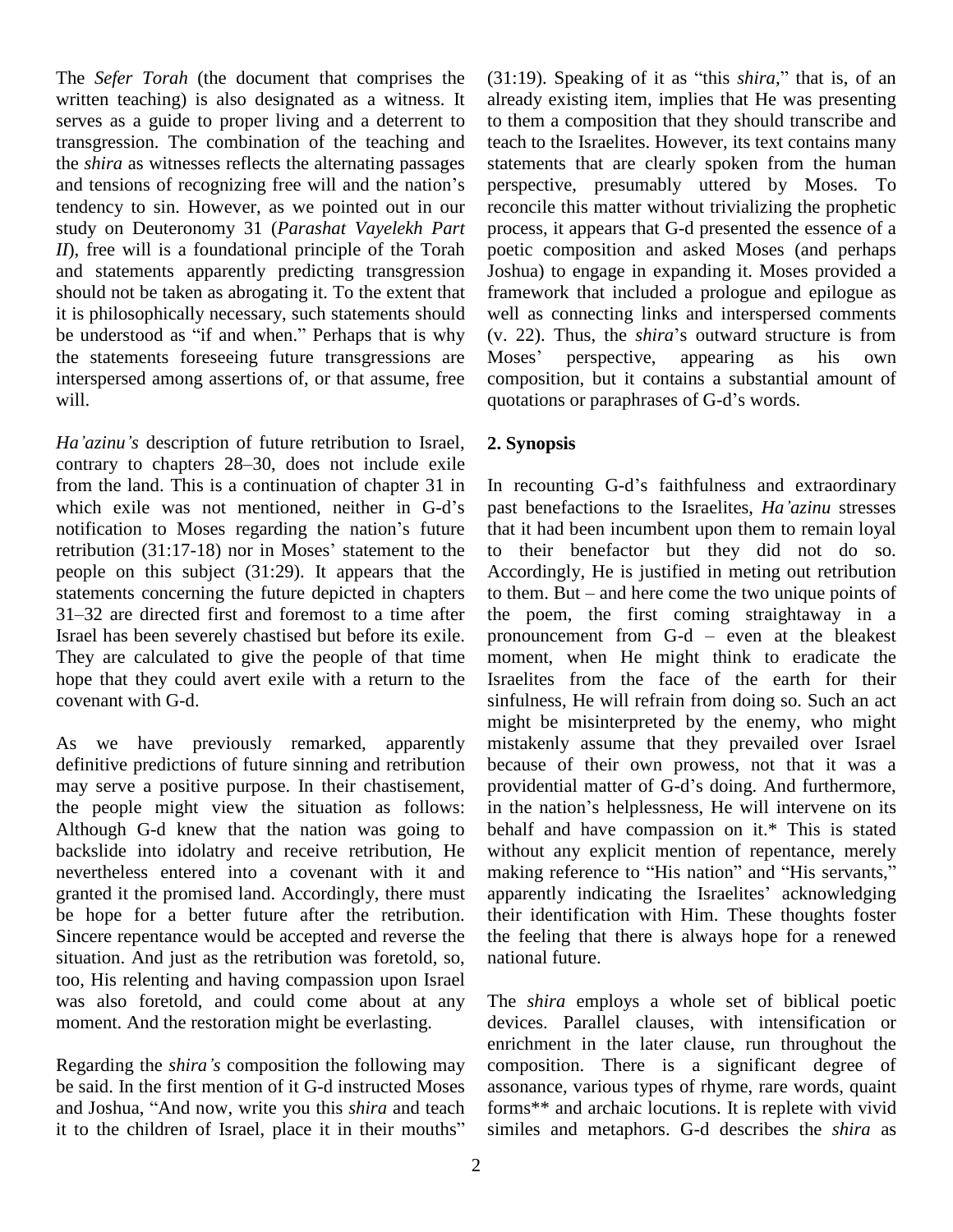"never to be forgotten" by future generations (Deut. 31:21). This anticipates such a deeply rooted appreciation of the essential principles that there will nation's father and maker, ungratefully. always be a remnant in the nation attentive to its heritage. Following is a brief summary of the *shira*, divided into what appears to be its thirteen elemental sections based on subject matter, style and intimations verify G-d's extraordinary benefactions to Israel. from its poetic devices.

**Strophe 1, Prologue** (Deut. 32:1-3): Moses indicates the solemnity of the composition by summoning heavens and earth to witness his words. (Shortly before, in 30:19, he had called heavens and earth to witness that the Israelites had the choice before them of life and death, the blessing and the curse, and that choosing life  $-$  faithfulness to Hashem  $-$  would lead to their remaining on the land indefinitely.) He hopes that his message will descend upon his audience as rain and dew upon the grass, that is, as beneficial "honey from the rock and oil from the flint stone," bounty that will generate positive results. He asks that the rain and dew upon the grass, that is, as beneficial "hone<br>bounty that will generate positive results. He asks that that is<br>when he "calls" Hashem's name – probably meaning picturi that when he invokes His name in a proclamation that<br>relates His characteristics and deeds, which he will<br>soon begin doing – the audience should ascribe Verse relates His characteristics and deeds, which he will greatness to Him, acknowledging the validity of the statements. (See Exod. 33:19 and 34:5, where calling His name is attached to elaboration of His characteristics; in Ps. 105:1, it is parallel to making His deeds known to the nations.) two two the nations.) two two the nations.<br>
This latter verse that speaks of '<del>u</del> שֵׂם ("Hashem's colu") ʤ

each<br>Colur gianter verse that speaks of שם ה' ("Hashem's colur<br>name") concludes the prologue. Not surprisingly, the numb three verses of the prologue contain twenty-six words, the *gematria* (numerical value of the letters) of the Tetragrammaton. This is comparable to the first rebala<br>strophe of the Song at the Sea (Exod. 15:1b-3), which colons<br>concludes with שְׁמוֹ ("Hashem is His name") and first se strophe of the Song at the Sea (Exod. 15:1b-3), which also contains twenty-six words. The latter is has<br>thematically linked in the inner structure of the book disti<br>of Exodus to G-d's revelation of His name to Israel Israe thematically linked in the inner structure of the book of Exodus to G-d's revelation of His name to Israel ("*Ani Hashem*," Exod. 6:2-9). The latter passage contains a unit of twenty-six words, as well as units of its multiples, clearly related to the various appearances of the Tetragrammaton in that context. Those units are also intrinsic to the structure of that appearances of the Tetragrammaton in that context.<br>Those units are also intrinsic to the structure of that passage. (See our study on *Parashat Va 'era Part I*.) **Strophe 2, Basic Principles** (vv. 4-6): G-d's doings **Strophe 2, Basic Principles** (vv. 4-6): G-d's doings **Stro** 

are without blemish, all His ways are just; He does not mete out unfair treatment, as He is righteous and contrasted with the nation's gross unfaithfulness.

upright. In contrast, Israel has acted corruptly, being a crooked and perverse generation, treating Hashem, the upright. In contrast, Israel has acted corrupt<br>crooked and perverse generation, treating Hanation's father and maker, ungratefully.

**Strophe 3, Israelís Selection** (vv. 7-9): The nation is called upon to contemplate history and tradition to **Strophe 3, Israel's Selection** (vv. 7-9): The nation is called upon to contemplate history and tradition to verify G-d's extraordinary benefactions to Israel. When He separated nations and apportioned them their lots He selected Israel to be His very own.

**Strophe 4, The Foundling Metaphor** (vv. 10-12): G-d found Israel in a wilderness, in an abandoned and precarious situation; He raised it, nurtured it and protected it. He alone guided it forward; no other god was involved.

**Strophe 5, Prosperity** (vv. 13-14): He brought the **Strophe 5, Prosperity** (vv. 13-14): He brought the nation to a high level of material success, providing it "honey from the rock and oil from the flint stone," that is, supernatural leadership. (The metaphor may be picturing an abundance of honeycombs among the rocks and olive trees growing upon stony earth.)

Verse 14 is one of only two verses in the  $\textit{shira}$  – the other being verse  $39$  – that contain an odd number of colons. (Both these verses comprise five colons each; all other verses contain either two or four colons.) The traditional manner in which the poem is written is in two solid, balanced columns of equal length, with each line composed of two colons, one in the right column and one in the left. The first verse with an odd number of colons creates an imbalance of sorts, such that that verse and those following conclude in mid-<br>line. The second verse with an odd number of colons<br>rebalances the structure. These two "exceptional" line. The second verse with an odd number of colons colons appear to be markers for special attention. The first seems to indicate that a large section of the poem colons appear to be markers for special attention. The<br>first seems to indicate that a large section of the poem<br>has concluded. Indeed, strophes 2–5 do constitute a first seems to indicate that a large section of the poem<br>has concluded. Indeed, strophes 2–5 do constitute a<br>distinct section that articulates Hashem's leading Israel to its zenith, reflecting a most positive relationship. It contains 130 words, in accordance with the symbolism of thirteen and its multiples (see our study *On Number Symbolism in the Torah from the Work of Rabbi Solomon D. Sassoon*). The second odd-numbered verse will add to the symbolism, a matter we will discuss when we get to it.

**Strophe 6, Transgression** (vv. 15-18): Speaking of a future time, the prosperity G-d provided Israel is **Strophe 6, Transgression** (vv. 15-18): Speaking of a future time, the prosperity G-d provided Israel is contrasted with the nation's gross unfaithfulness.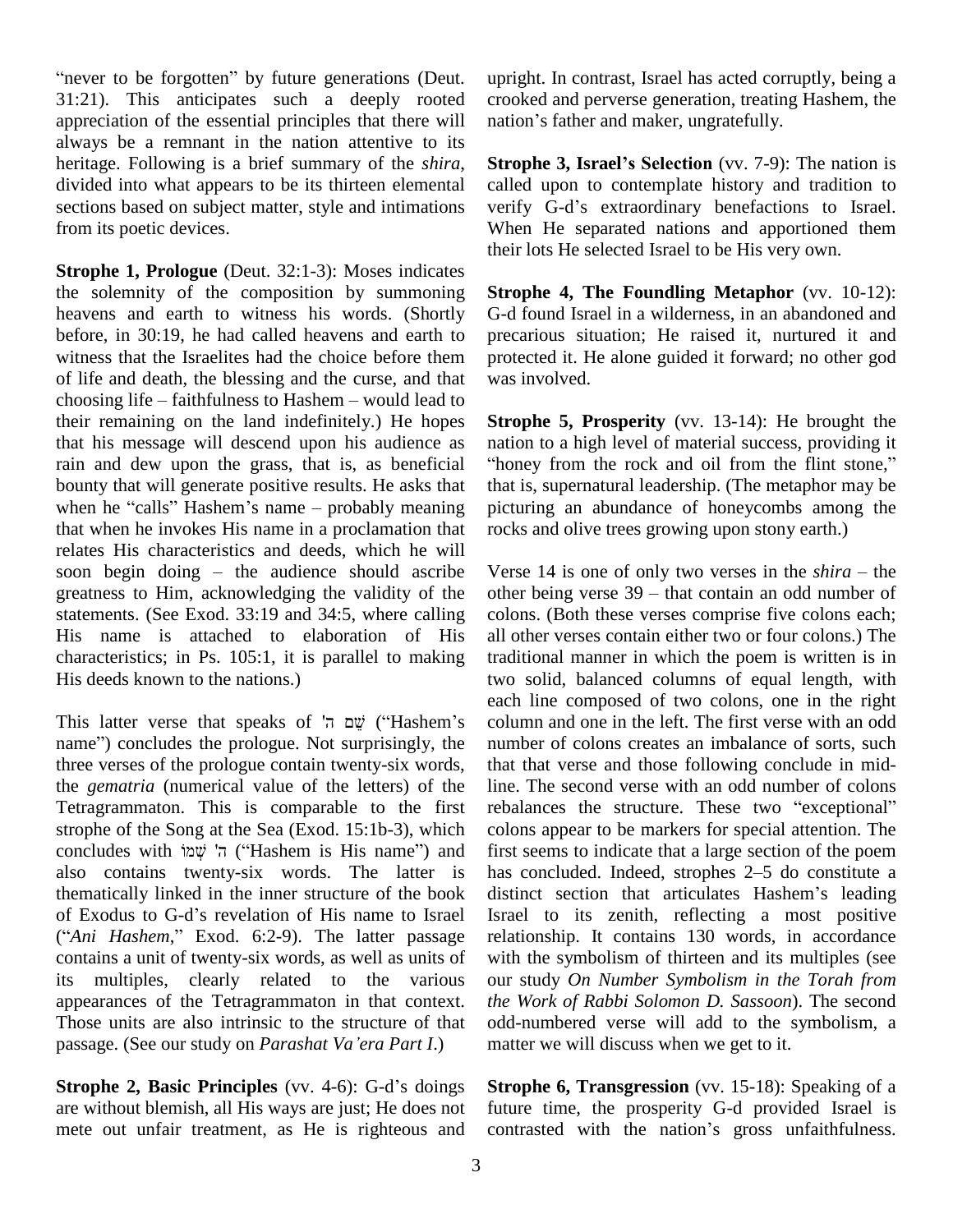Amid affluence, perhaps prompted by it, the what previously "upright" nation (here called "שְׂרוּן from ישׁר, meaning "straight," apparently a play on ישׂר) turned to idolatry. The point is made that their new gods had recently arrived on the scene, gods unknown turned to idolatry. The point is made that their new V<br>gods had recently arrived on the scene, gods unknown wh<br>to their fathers, while they "neglected the Rock that gods had recently arrived on the scene, gods unknown wh<br>to their fathers, while they "neglected the Rock that one<br>begot [them]." Of course, idolatry is idolatry, whether not to their fathers, while they "neglected the Rock that or<br>begot [them]." Of course, idolatry is idolatry, whether no<br>new or old, but rejecting their fathers' faithful th practices for new idolatry is even more blameworthy. not like our Rock is their rock," is a declaration of

**Strophe 7, Retribution** (vv. 19-25): G-d is vexed and spurns His "sons and daughters" in that coming time is no other explanation for the enemies' rout of Israel, for straying from Him. Verse 20 introduces His first person speech, the tense in which much of the remainder of the composition is set. He expresses His anger at Israel and describes the extensive ("and [even] our enemies so judge the situation"). chastisement He will mete out to it. This includes anger at Israel and describes the extensive ("and chastisement He will mete out to it. This includes (For the bringing a base "non-nation" against it, corresponding Gen. 4 chastisement He will mete out to it. This includes (F<br>bringing a base "non-nation" against it, corresponding G<br>to the "non-gods" they angered Him with. There will be famine, plague, pestilence and more.

**Strophe 8, Change of Heart** (vv. 26-28): Suddenly, G-d's tone changes. Although He had thought to make an end of Israel, He will not do so. He is concerned with the vexation the enemy might cause by The enemisinterpreting their overwhelming victory, thinking awaits<br>that Israel's elimination was their own Gomo misinterpreting their overwhelming victory, thinking accomplishment, not the result of divine retribution. that Israel's elimination was their own Go<br>accomplishment, not the result of divine retribution. stor<br>This consideration is somewhat reminiscent of Moses' the prayers following the episodes of the golden calf (Exod. 32:12; Deut. 9:28) and the scouts (Num. 14:13-16) in urging that G-d should not destroy Israel 51<br>if His act would be misunderstood. No repentance on 4:<br>the nation's part is mentioned. of if His act would be misunderstood. No repentance on It is not clear if verse 28, "For they are a nation bereft N<sup>ot</sup> N<sup>ot</sup>

Near<br>It is not clear if verse 28, "For they are a nation bereft<br>of counsel and in them there is no understanding" is a **Stro** comment on the enemy and elaborates on the concern expressed in verse 27 or refers back to Israel and verses. (In the Sifre, Rabbi Nehemiah and Rabbi continues the statements of verse 26 and preceding loosely, as a parallel to "His people.") This will occur Judah dispute this matter as well as the statements through verse 35).

**Strophe 9, Parenthetical Note** (vv. 29-31). As these verses are somewhat ambiguous, continuing the omnip<br>ambiguity of verse 28, we will briefly comment on comport<br>them. Verse 29 reads: "Had they become wise they ("and ambiguity of verse 28, we will briefly comment on composition. The fifth colon in this verse וְאֵין מַיַּדִי מ would have understood this, they would have gained them. Verse 29 reads: "Had they become wise they ("and would have understood this, they would have gained calls insight into their later times." To gain insight into conclu

what would happen to them in the future appears to be a tangential statement at this point if referring to the enemies. It appears more fitting to be said of Israel. Verse 30 articulates the amazing occurrences from enemies. It appears more fitting to be said of Israel.<br>Verse 30 articulates the amazing occurrences from<br>which they should have gained insight: "How could one pursue a thousand and two chase ten thousand if<br>not that their Rock 'sold them' and Hashem delivered<br>them [into their enemies' hands]?" Verse 31a, "For which they should have gained insight: "How could<br>one pursue a thousand and two chase ten thousand if<br>not that their Rock 'sold them' and Hashem delivered not that their Rock 'sold them' and Hashem delivered them [into their enemies' hands]?" Verse 31a, "For explains what should have been understood, that there Moses, an interposition into Hashem's words. It for their gods are incomparable to Hashem and do not have power to accomplish what Hashem did. The for their gods are incomparable to Hashem and do not<br>have power to accomplish what Hashem did. The<br>וְאיִבֵּינוּ פְּלִילִים fashem did. The have power to accomplish what Hashem did. The<br>concluding clause of verse 31 states וְאיִבִינוּ פְּלִילִים<br>("and [even] our enemies so judge the situation"). (For the basis of this translation see Exod. 21:22 and Gen. 48:11.)

Although the words flow smoothly, there is some they are G-dí<sup>s</sup> words or those of Moses. question regarding several statements as to whether

**Strophe 10, Retribution to the Enemy** (vv. 32-35): The enemies have great shortcomings and retribution<br>awaits them. Using imagery of the vine of Sodom and<br>Gomorrah, G-d has the toxic wine "sealed in My awaits them. Using imagery of the vine of Sodom and Gomorrah, G-d has the toxic wine "sealed in My storehouses" for them, understood as prepared for them to drink, as rendered by the Targumim in accordance with the common biblical metaphor that associates such drinking with their retribution (Isa. 51:17; Jer. 25:15-16; Ezek. 23:31-34; Ps. 75:9; Lam. 4:29). In due course they will stumble. (The metaphor of heavenly storehouses was popular in the ancient Near East, see Job 38:22.)

**Strophe 11, Delivery** (vv. 36-39): G-d will eventually vindicate His people and have a change of heart **Strophe 11, Delivery** (vv. 36-39): G-d will eventually vindicate His people and have a change of heart concerning His servants. ("His servants" is here used vindicate His people and have a change of heart<br>concerning His servants. ("His servants" is here used<br>loosely, as a parallel to "His people.") This will occur when He sees them utterly helpless. He will mock their past idolatry and call to them to recognize that it was He alone behind everything. It is He who metes out death and life, He wounds and He heals. Verse 39 contains His proclamation of His incomparability and omnipotence and appears to be the climax of the contains His proclamation of His incomparability and<br>omnipotence and appears to be the climax of the<br>מִאֲלוֹ מִיָּדִי מֵצִּיל ְ omnipotence and appears to be the climax of the<br>(אֲיֹן מִיָּדִי מַצִּיל fifth colon in this verse וְאֵין מִיָּדִי מַצִּיל<br>("and there is none who can rescue from My hand") calls for special attention and seems to mark the conclusion of a large section.